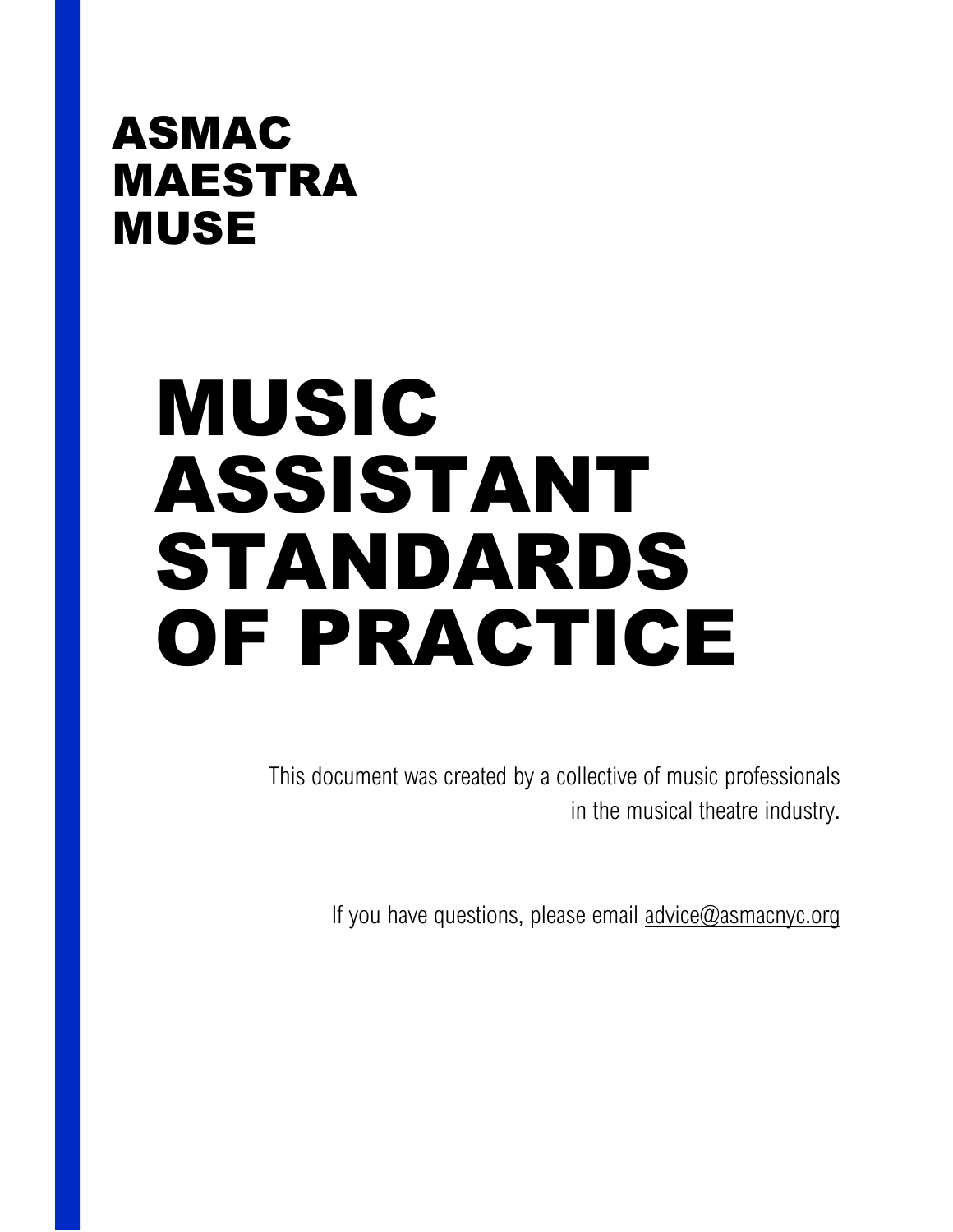Music Assistants have been an integral part of the Broadway musical development and production process for decades, but the responsibilities of this position have been the subject of confusion almost since its inception. The way we make musicals has changed over the past several years, and Music Assistants are now expected to do an increasingly broad range of highly skilled work, far beyond a reasonable workload for one person, while barely (if even) making minimum wage. The result is a position that is widely acknowledged as untenable.

In response, a collective of music professionals from across many disciplines in the musical theatre industry created this document to define the reasonable scope of work for Music Assistants. Our aim is to facilitate the natural creative fluidity of a musical's music department while ensuring that everyone's time and labor is acknowledged and compensated fairly.

> This is a living document that will evolve over time. This version was last edited on January 6, 2022.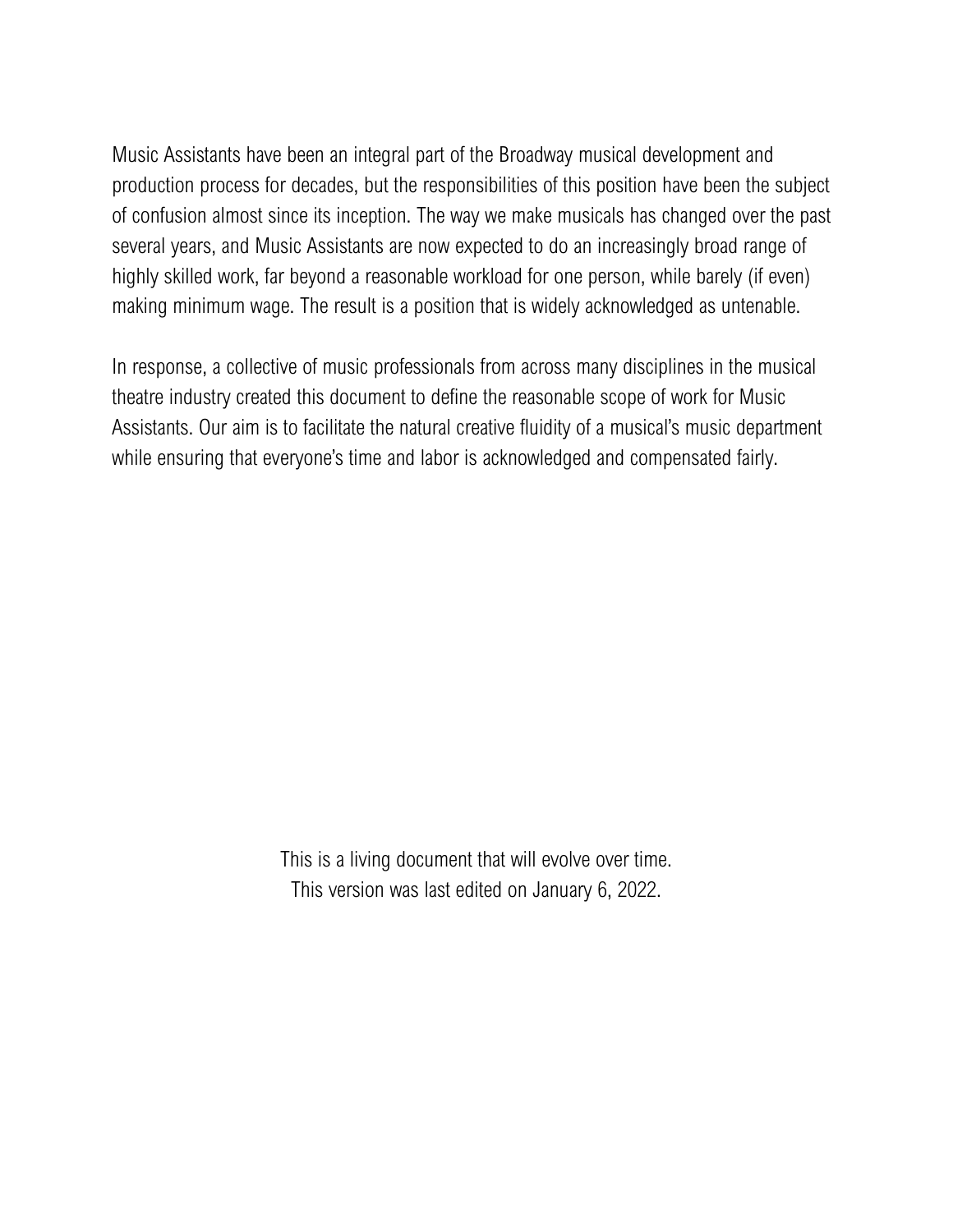### Table of Contents

| V. Additional Tasks That Can Be Appropriate for Music Assistants 6 |  |
|--------------------------------------------------------------------|--|
| VI. Work That Must Be Credited and Compensated Separately  9       |  |
| VII. How Other Company Members Can Support Music Assistants 10     |  |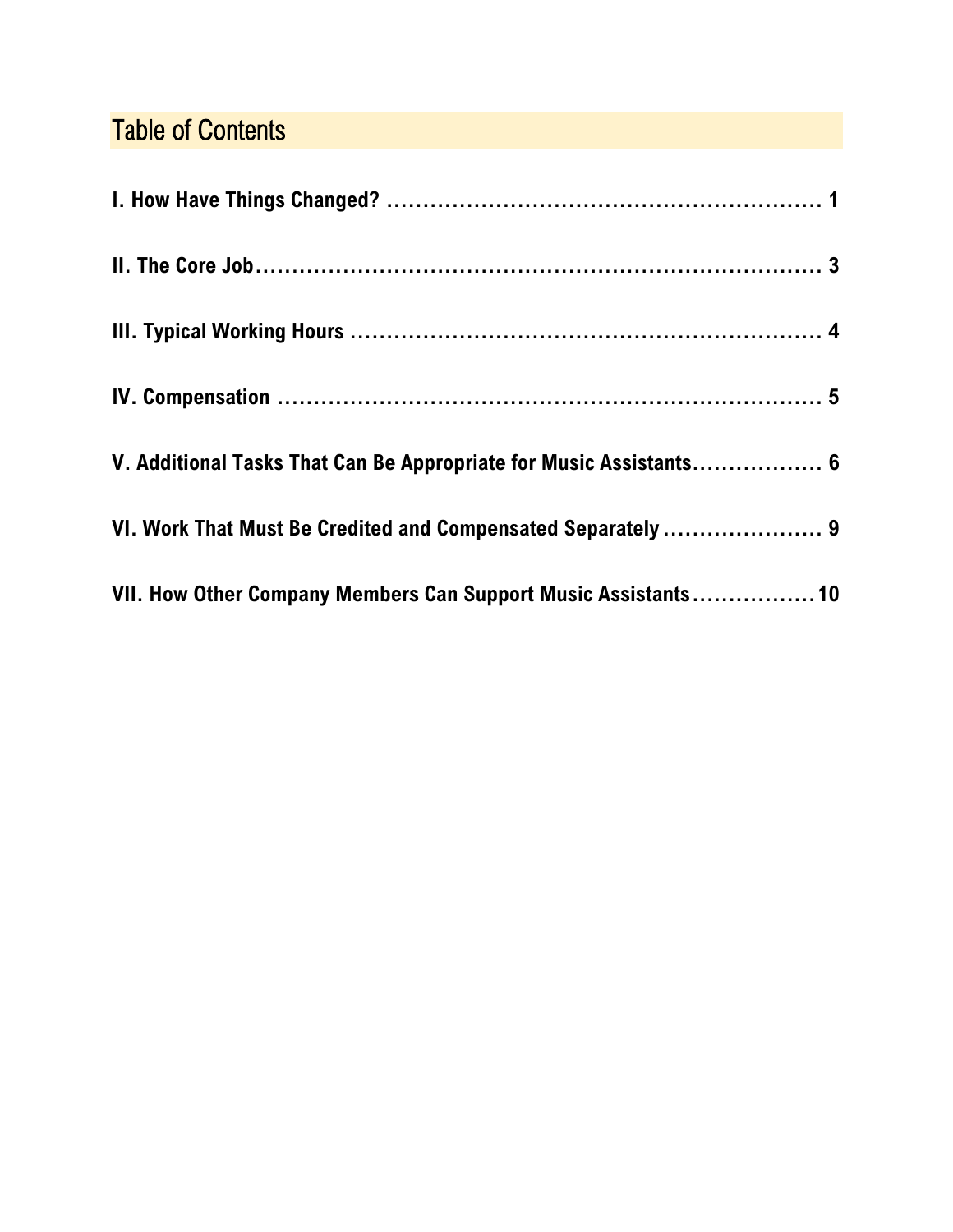### <span id="page-3-0"></span>I. How Have Things Changed?

### The kind of music in musical theatre has changed

Musical theatre composers used to write for the piano by default, and it was assumed that a composer would deliver music in the form of piano/vocal scores. Today, a wider range of composers are writing for musical theatre, and while many of them still do base their writing on the piano, many others write for other instruments or directly into digital audio workstations. To realize these composers' visions, additional musicians beyond the standard rehearsal pianist are often needed in the rehearsal room.

It has also become more common for composers to deliver their materials in recorded form instead of written score form. Because written scores are essential to the musical theatre creation process, someone must transcribe those recordings to create written scores.

### Electronic music requires a different kind and amount of labor

Most musicals today use keyboard programming, Ableton, click tracks, or other electronic music tools. While keyboard programming is now an established position on a musical's music team, not every musical uses the same amount or combination of electronic music tools, and every new innovation creates additional labor.

### Rehearsal time has decreased

Historically, the standard rehearsal period for new musicals was six weeks. Today, rehearsal periods are often condensed to four or five weeks, meaning every element of a normal rehearsal process, including music work, happens on a tighter timeline.

### Changes in the development process have increased production value throughout the development process

In the past, it was normal that a change to a musical's score would exist only as a rough piano sketch for a day or two, even in performance at Broadway preview. As the creation process has evolved and sounds beyond piano have become common in the rehearsal room, many creatives have become accustomed to a more fully realized musical product in readings, workshops, and rehearsals, even as complicated changes are made on the fly. A choreographer changing a short sequence during a workshop might expect a complete new arrangement, with written scores, click tracks, programmed instruments, and parts for rehearsal musicians, within a few hours.

Currently, when work extends beyond what other members of the music department can handle, Music Assistants are expected to fill any remaining gaps in the department's to-do list. However, these tasks are extremely varied and complex and often require advanced skills. They are also more timeintensive than any one person could reasonably handle.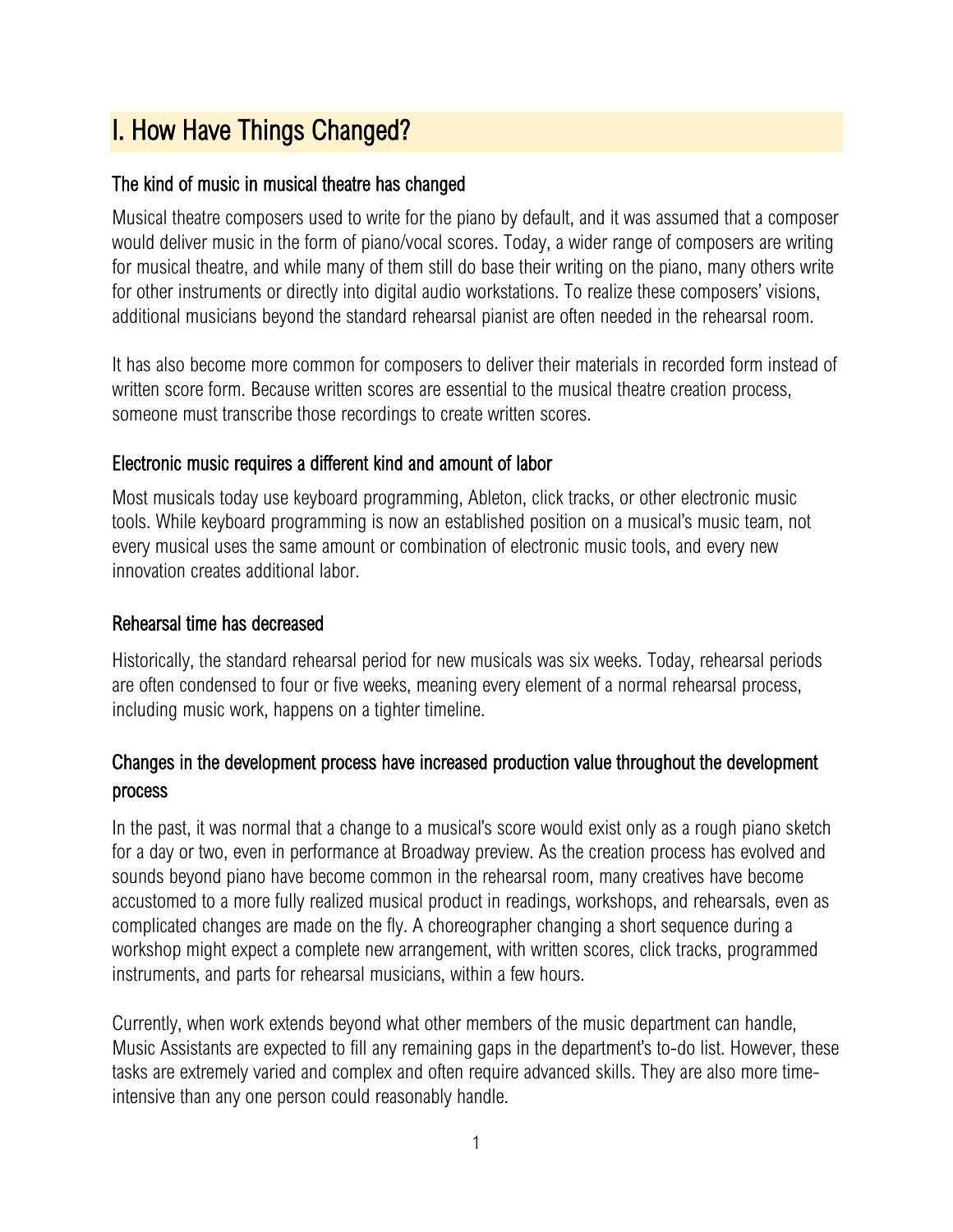Below, we will define the jobs one can reasonably expect a Music Assistant to do and how to compensate them. We will also define all of the other tasks that may or may not be done by a Music Assistant and how to compensate those tasks appropriately.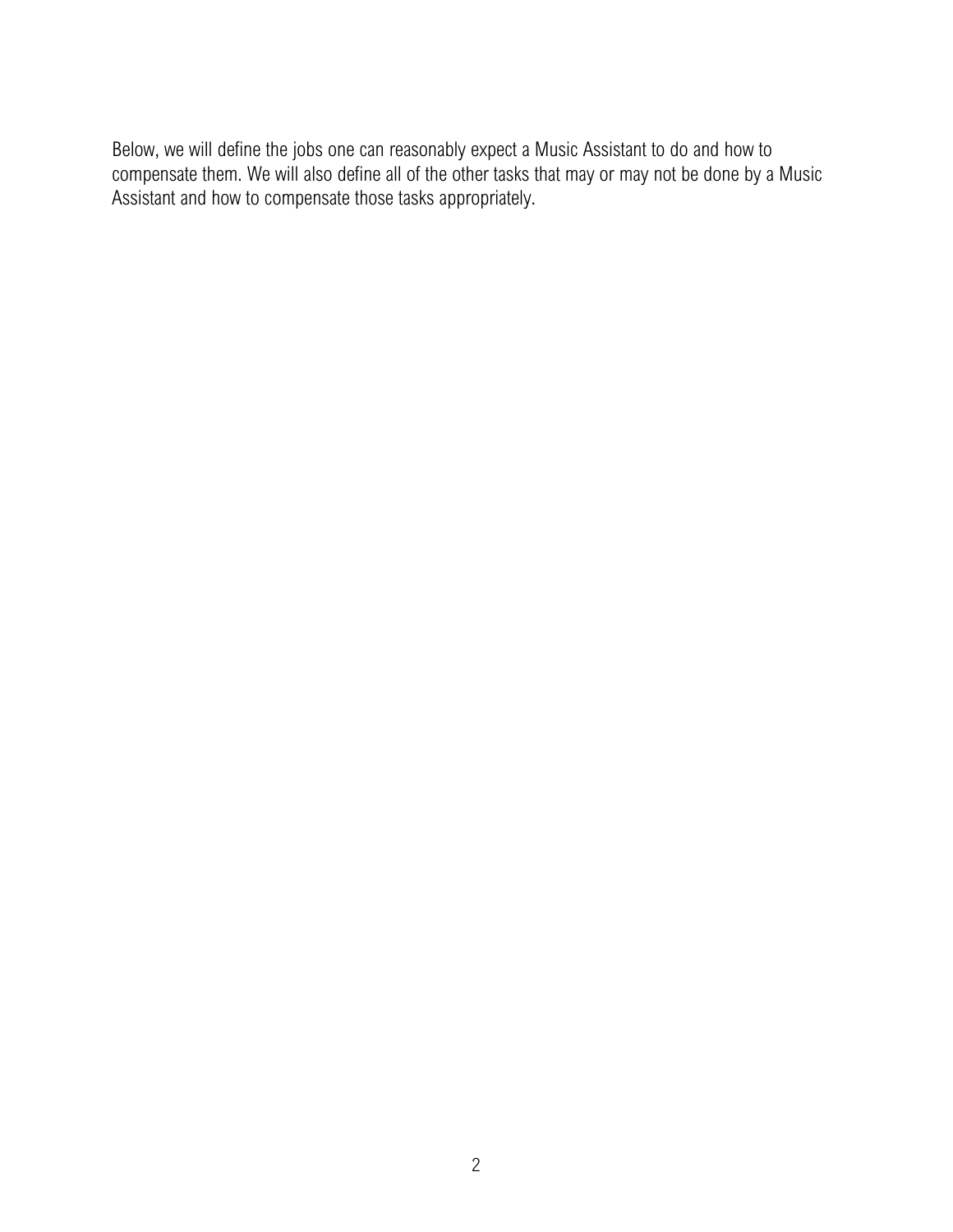### <span id="page-5-0"></span>II. The Core Job

The standard Music Assistant job currently encompasses two primary areas:

### Piano/Vocal (P/V) Maintenance

- **Input script, lyric, and music changes into notation files as they are made.**
- Collaborate with stage management or script supervisor to ensure script and score remain in sync.
- **Print and distribute updated pages to cast, creatives, and production team.**

### Music Department Support

ADMINISTRATIVE SUPPORT FOR OTHER MUSIC DEPARTMENT MEMBERS

- Replace script/score pages, transfer notes from old to new pages, and flag script/lyric changes that might affect music for other members of the music department.
- Create and maintain organizational tools to aid in the music department's work, such as spreadsheets to track which numbers have been released to the orchestrator.
- Aid Music Supervisor, Music Director, and Associate Music Director as needed to stay on top of all that's happening.

### COMMUNICATING WITH OTHER DEPARTMENTS

- Facilitate communication with the Orchestrator, Copyist, and / or Keyboard Programmer to release completed songs/cues and changes as directed, with appropriate support materials (audio/video recordings, updated PV scores).
- Communicate with other departments (sound, stage management, production management) as directed re: music changes, script edits, and other administrative needs.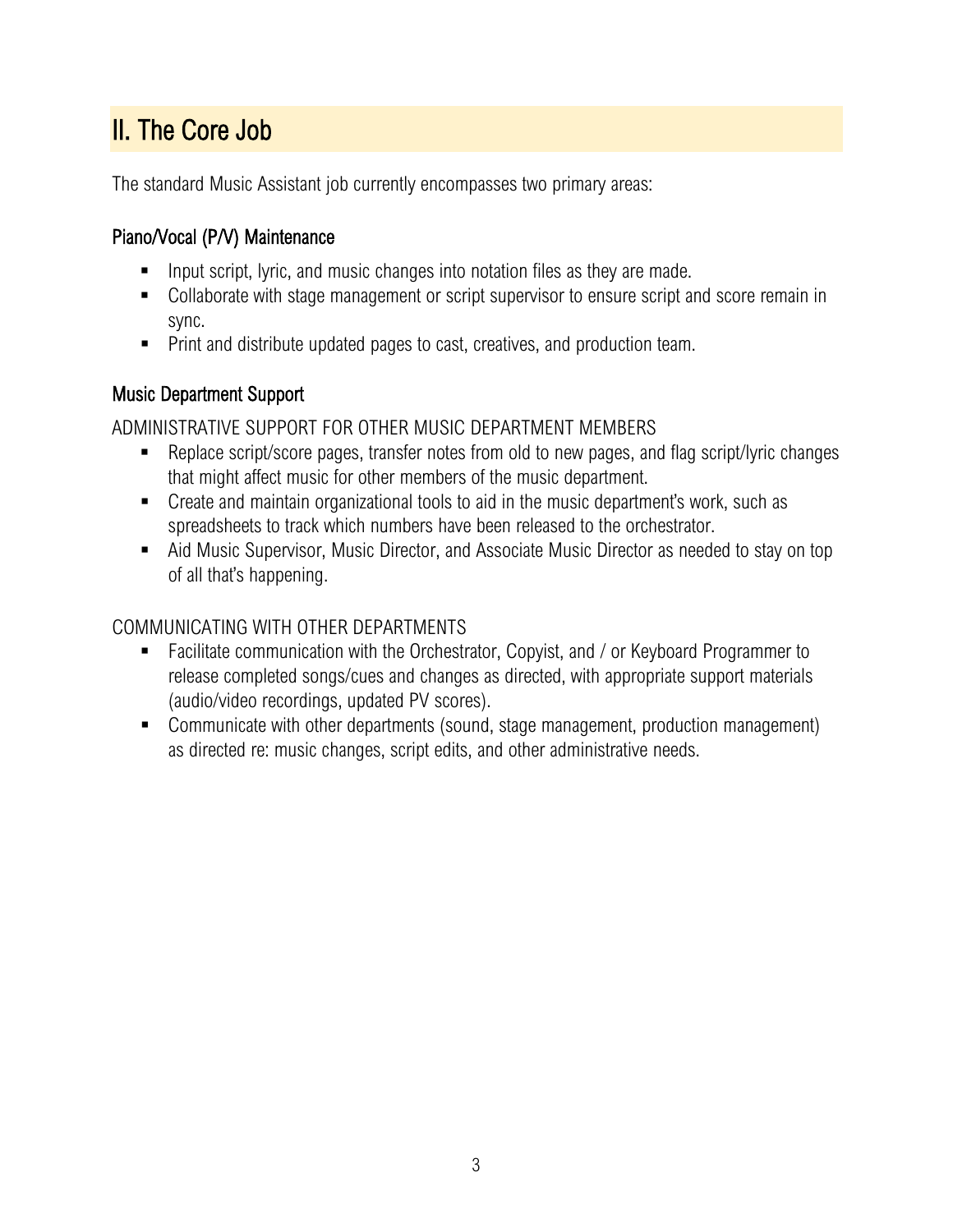### <span id="page-6-0"></span>**III. Typical Working Hours**

These are the times when a Music Assistant is currently expected to work:

### Rehearsal hours

 Music Assistants are expected to attend full rehearsal hours, 10am-6pm six days per week. In addition, Music Assistants are often expected to arrive 30-60 minutes early and remain 30-60 minutes late to print and prepare documents or to attend post-rehearsal meetings. This adds up to a minimum of 48 hours/week and a maximum of 60 hours/week.

### At-home work

 Music Assistants regularly work outside rehearsal hours, such as at night or on a day off, to prepare materials for the next day.

### Tech and Preview hours (for productions)

**Music Assistants are expected to attend full tech hours, preview rehearsals, and some or all** preview performances depending on the production. They are often expected to arrive early and stay late at these rehearsals. At-home work regularly continues through tech and previews.

The exact breakdown of hours varies depending on the needs of each individual project.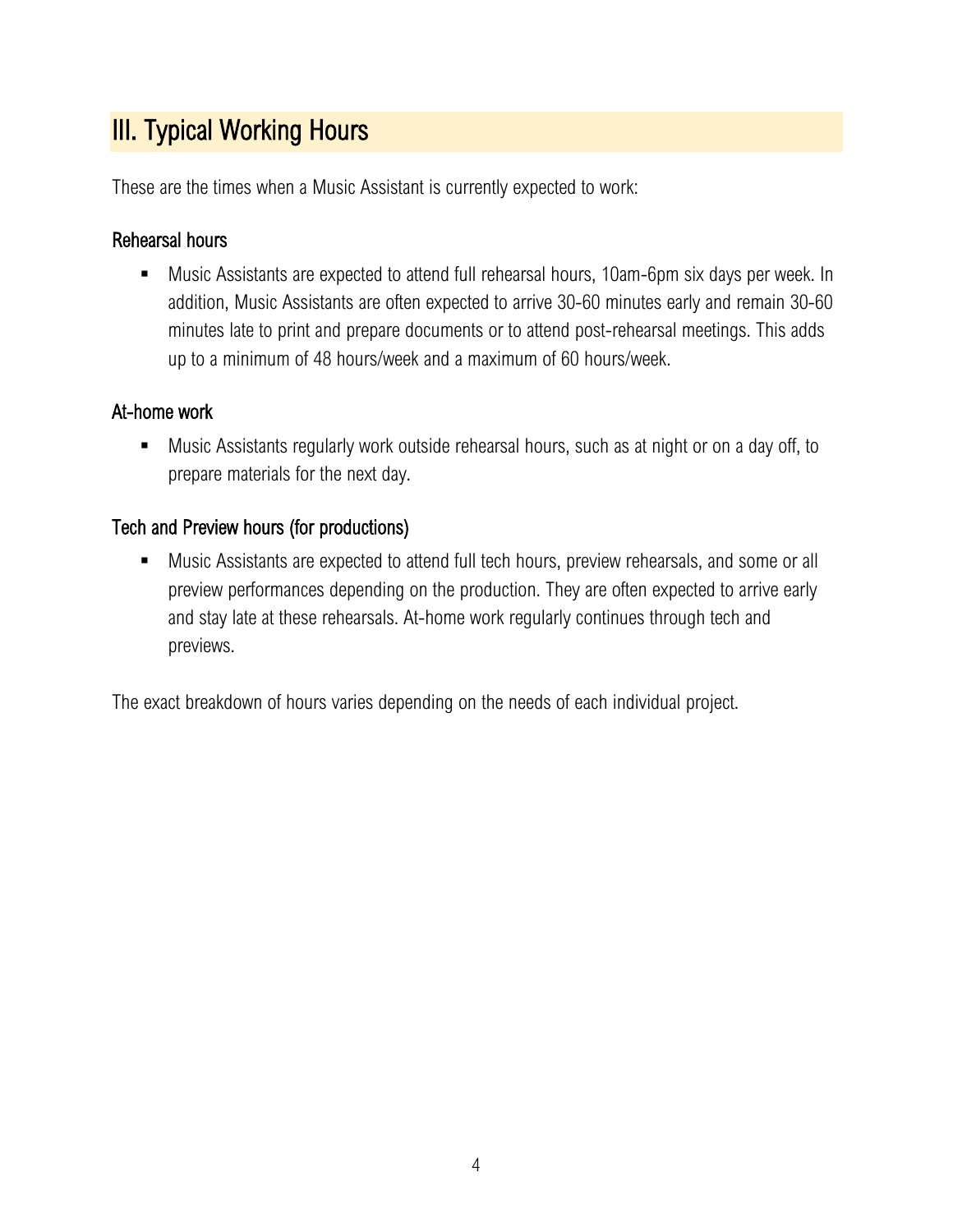### <span id="page-7-0"></span>IV. Compensation

In the past, Music Assistants have been paid an unrealistic flat weekly fee meant to cover all work from the first day of rehearsal through opening night of a production. This fee does not offer additional compensation for hours worked outside standard rehearsal hours, including pre-production and post-production needs.

This document recommends a new system of compensation.

### A base weekly fee

This fee will cover all work as described above occurring within a 9-hour workday (8 hours of rehearsal plus arriving 30 minutes early and staying 30 minutes late) six days per week, which adds up to a 54-hour work week. The 9-hour workday should include a lunch break and reasonable breaks throughout the day as needed. Note that these breaks may not line up with required AEA or Local 802 breaks because Music Assistants and other creatives often work through union performers' standard breaks. They should nevertheless be honored.

### Overtime pay

Overtime pay covers all work that occurs outside the established 9-hour work day and six-day work week. Overtime can be paid as per federal and state labor laws or by following Local 802 standard overtime rates, which are generally time and a half prorated for every half hour worked over the hours in the standard work week.

### An hourly rate for pre-production, post-production, and part-time work

If any pre-production or post-production work is called for, those work hours should be paid. The hourly rate for this work should correspond with the weekly rate such that, once a Music Assistant reaches 26 hours/week, it becomes economically advantageous to pay the Music Assistant a weekly rate instead of an hourly rate. This is analogous to similar standards in Local 802's hourly and weekly rates for rehearsal musicians.

 The hourly rate can also be used to hire additional Music Assistants part-time when a production with a heavy music workload may need extra support. Having two Music Assistants during normal working hours saves money on overtime and creates a more livable work situation for both Music Assistants.

This system allows for the normal variation of tasks and workload between projects. When a Music Assistant accomplishes all their work within normal work hours, the base weekly fee covers everything. When a Music Assistant is expected to go home and work extra hours on a regular basis, their pay increases.

These rates cover ONLY the work outlined in the Core Job section above. Other tasks will be discussed separately below.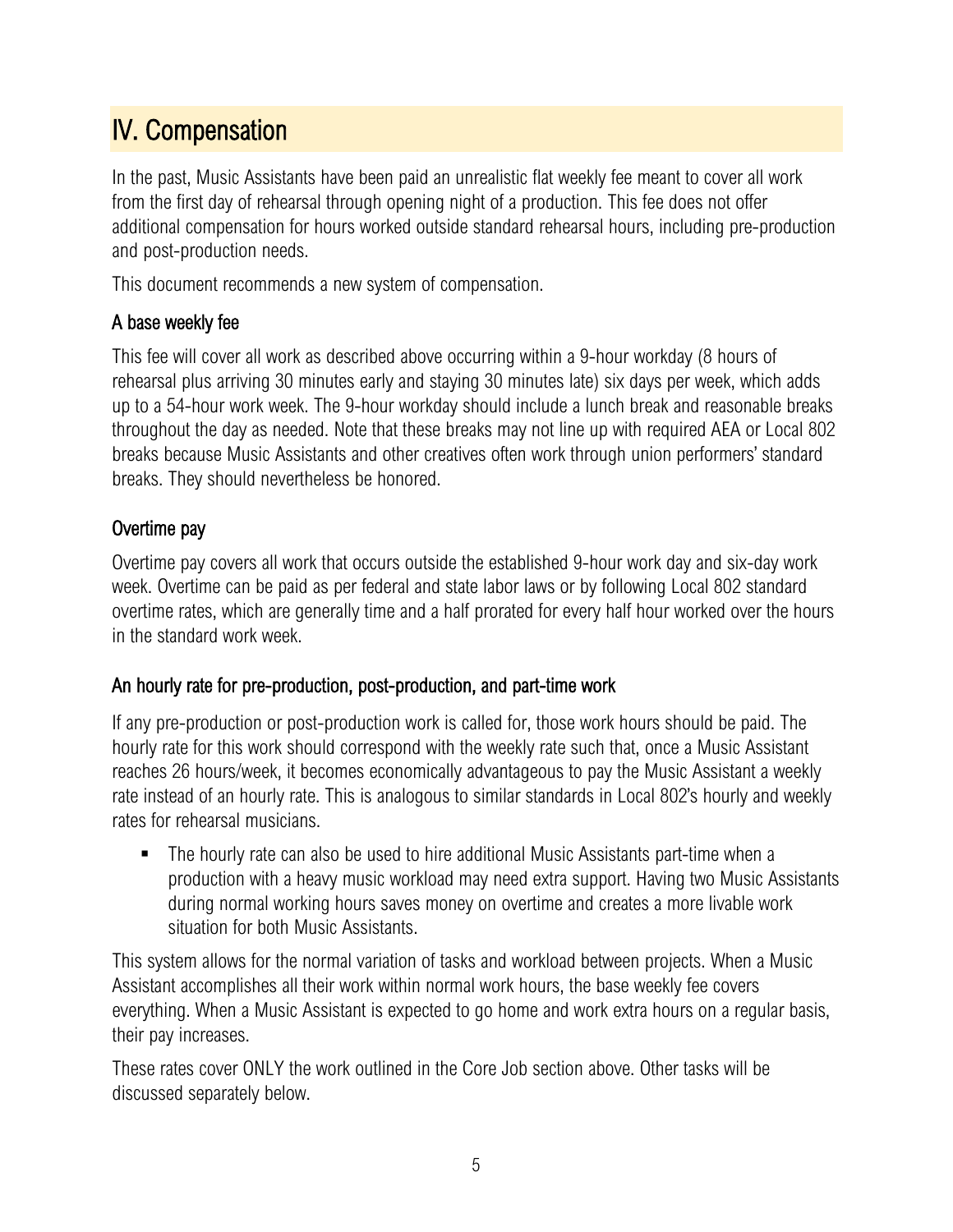### <span id="page-8-0"></span>V. Additional Tasks That Can Be Appropriate for Music Assistants

Each of the tasks below, which Music Assistants are commonly asked to do, is a specialized job that goes beyond the core job expectations of a musical's rehearsal process. When Music Assistants do these tasks, they should be paid separately from their core payment, including the standard union rate where applicable for work covered by a union contract.

### Pre-Production Piano/Vocal Prep

A Music Assistant can be a great help to the Music Supervisor or Music Director in preparing the Piano/Vocal score for the first day of rehearsal. They often:

- Update the score to match the most recent script draft.
- **Format each song file for clarity and consistency.**
- Create a PDF of the Piano/Vocal score to send to stage management for printing.

This work is common for Music Assistants, though their compensation has often not reflected the additional hours worked outside the normal rehearsal period. When a Music Assistant does preproduction Piano/Vocal prep, they should be compensated accordingly, either hourly or with an additional paid week of prep work if needed.

#### Rehearsal Piano

Anyone who plays rehearsal piano should be compensated as per Local 802 rehearsal piano rates. Music Directors and Associate Music Directors are paid union rates for work that includes rehearsal piano, so this is figured into their scope of work. Often a musical needs more pianists because there may be up to three rehearsal rooms going at once, so a separate Rehearsal Pianist is hired and paid hourly or weekly rates. The Music Assistant can function as a Rehearsal Pianist as well, but for the hours when they are playing Rehearsal Piano they should be paid 802 rates.

Paying the Music Assistant to play rehearsal piano does not add to the cost of a project. Someone needs to be at the piano, and whoever is there is paid appropriately, be that a Music Director, Associate Music Director, Music Assistant, or Rehearsal Pianist.

#### **Transcription**

Transcription is writing down music that wasn't previously written down. Transcribing music, especially complicated music like a fully orchestrated demo recording, is a specialized task requiring extensive musical education and aural skills. Note that transcribing is not the same as creating a piano arrangement, a separate task covered in the next section (Contributing Original Arrangements or Orchestrations).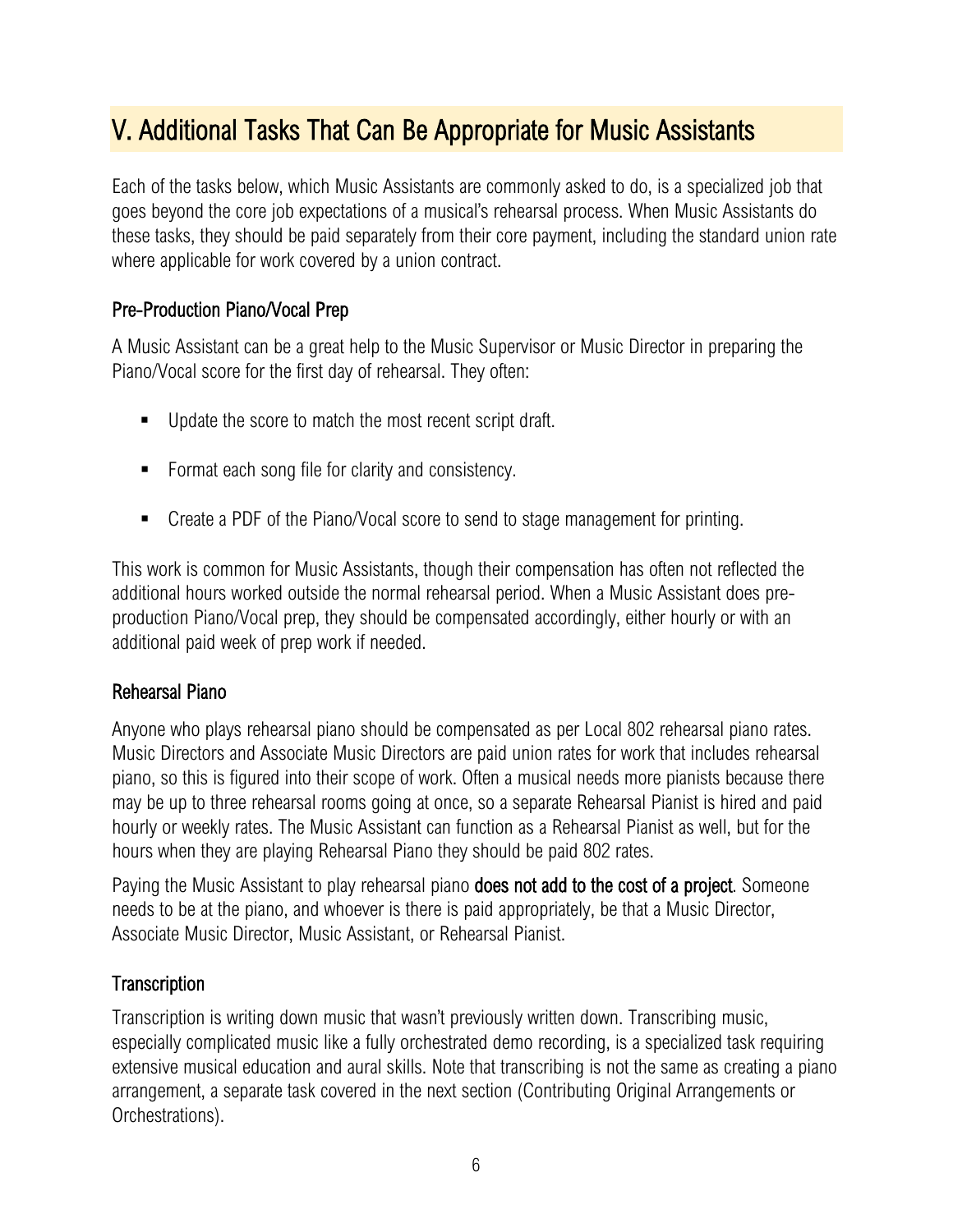### Pre-production transcription work

Pre-production transcription work should be considered part of hiring the composer. The person who transcribes the composer's music before rehearsal should either be paid by the composer or by the producers as part of their agreement with the composer.

While a Music Assistant can be the person to complete this work, their compensation for preproduction transcription should be separate from their standard Music Assistant compensation. Appropriate transcription rates apply.

#### Transcription during rehearsals

Music Assistants are often asked to transcribe music during rehearsals as changes are made or as new songs are written. This is normal and expected as long as the work happens during the Music Assistant's normal working hours. If transcription work occurs outside normal working hours, the Music Assistant must be compensated appropriately as described in the previous section (Compensation).

### "Scratch Parts" in the P/V

If a Music Assistant is asked, during regular rehearsal hours, to prepare "scratch parts" for additional rhythm section musicians and those parts are made by editing only the Piano/Vocal file (for example, showing only the left-hand part with chord symbols for bass and drums), that may be considered part of the Music Assistant job. If this work falls outside regular working hours, the Music Assistant must be paid overtime.

If a Music Assistant is presented with an orchestrated score (containing music for more than just the piano) and is asked to provide fully formatted parts, that work is considered music copying and must be paid as such.

#### Audio Editing for Rehearsal

Some composers write in Logic or primarily use audio files to convey their work. In these circumstances, the best way to implement a music change in rehearsal is not by creating a new PV score but by editing the audio file.

If a Music Assistant is asked to cut and paste, move, or change the volume of an existing audio file supplied by the composer or another member of the music department, that may be considered part of the Music Assistant job.

If a Music Assistant is asked to do any more detailed work with the audio files, including any element of creative audio production, then that work is considered a separate job, either sound design, Ableton programming, music production, or something of the like, and must be paid as such.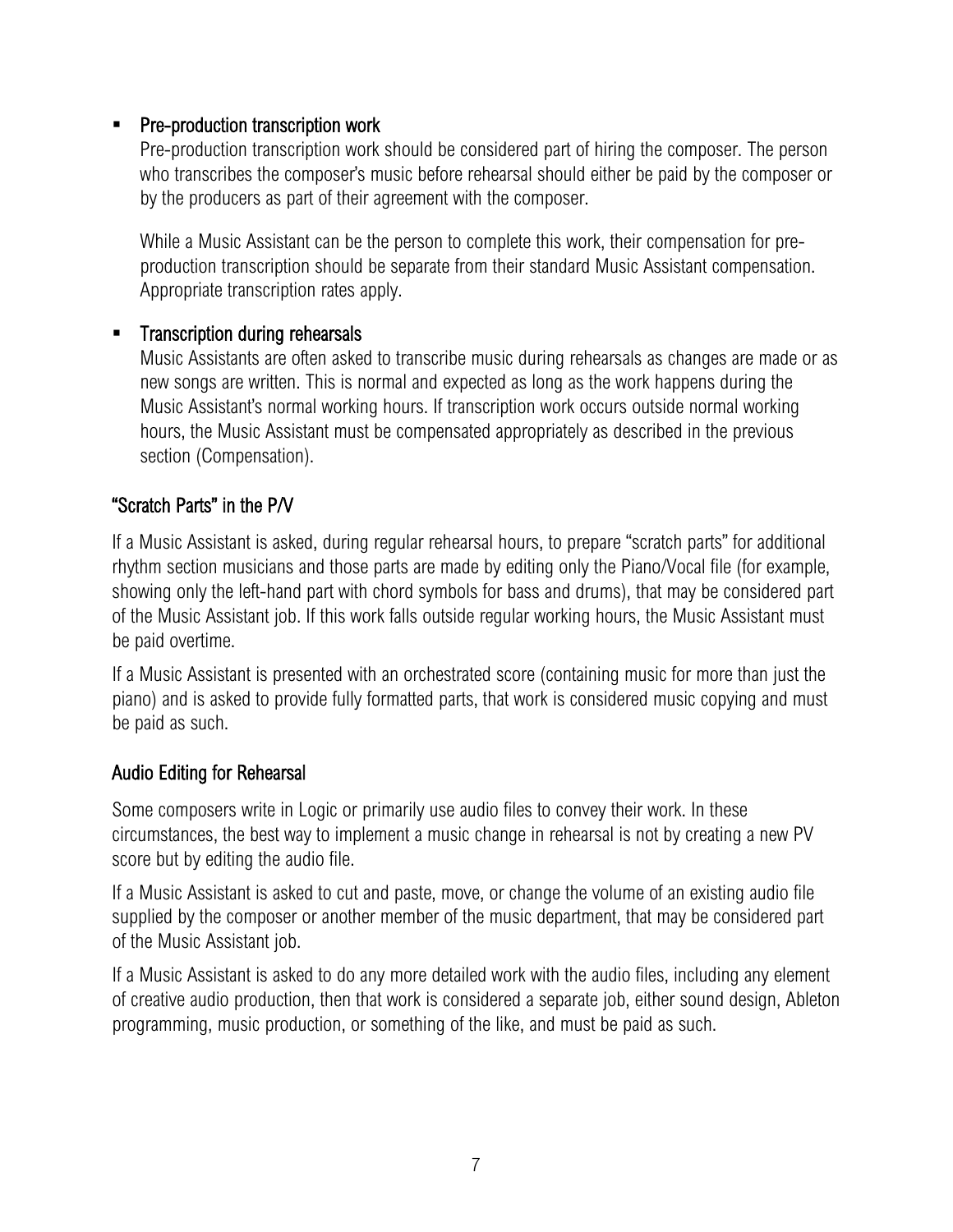#### Intern Duties

General administrative support, like replenishing office supplies and making copies, can be appropriate work for a Music Assistant. Duties normally ascribed to an intern or personal assistant, like getting coffee or being asked to pick up lunches for other staff members, can leave Music Assistants feeling like their specialized skills are not being respected. Supervisors should be mindful when asking Music Assistants to run errands that anyone could run, and they should not prioritize these errands over other music department-specific tasks or take away from a Music Assistant's standard break time by asking them to run errands during those times. A company member who feels respected and valued will not mind running an intern-level errand from time to time.

Sometimes music teams want to hire Music Interns who are learning but do not have all the specialized skills a Music Assistant has. A Music Intern's duties comprise:

- **Dimerging 10 Serving the activities of the music department for the purpose of learning.**
- Supporting with general administrative tasks like making copies or distributing papers.
- A Music Intern may be given a Music Assistant-level task to perform, but it must always be under the supervision of another music team member with the purpose of teaching and supporting.

If any of the Music Intern's tasks begin to overlap with the Music Assistant job or any tasks described above, they should be promoted and paid appropriately.

Observerships and fellowships, which are usually funded by outside organizations, should be addressed in a separate document.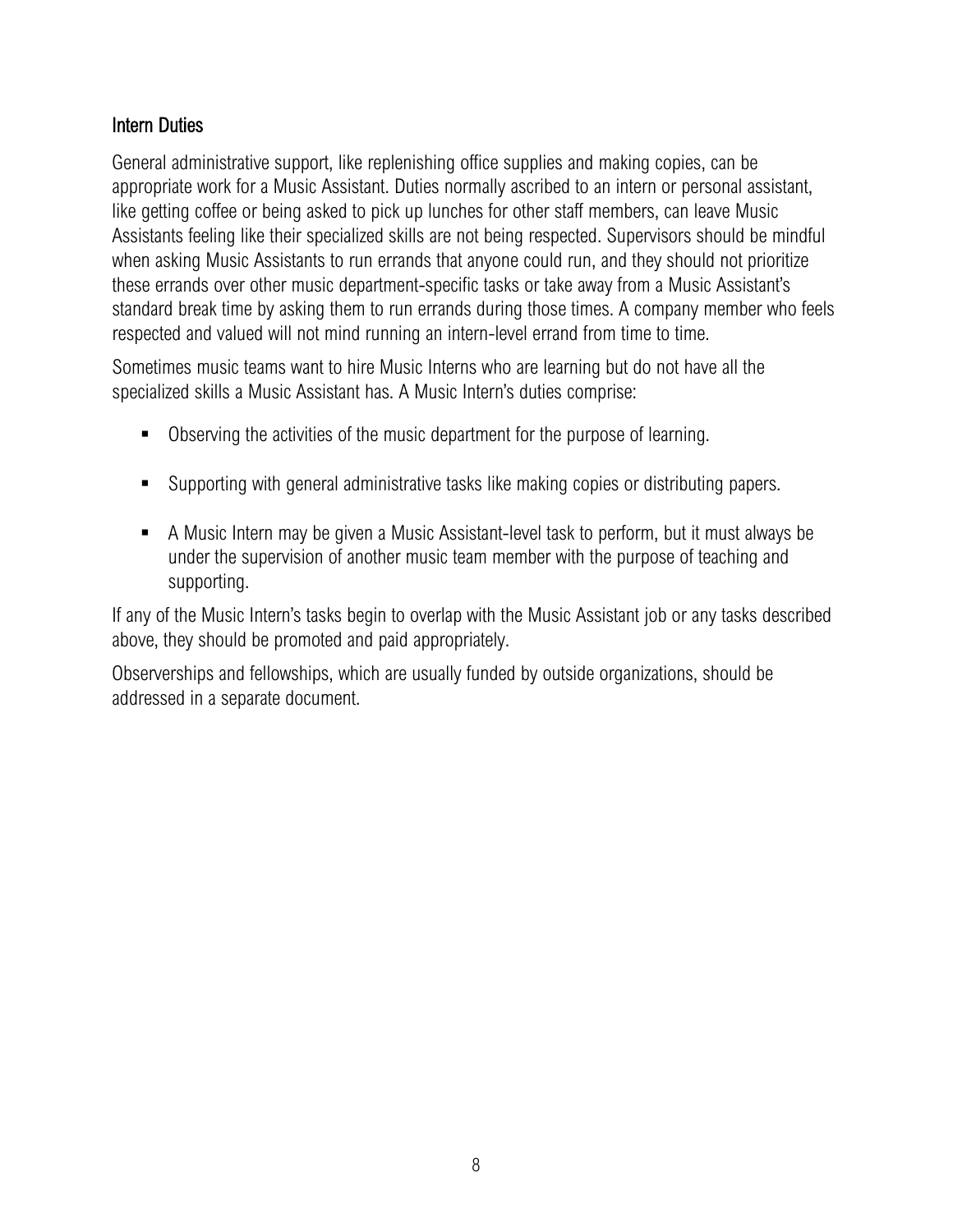### <span id="page-11-0"></span>VI. Work That Must Be Credited and Compensated Separately

The tasks below are encompassed by other jobs, most of them covered by Local 802 AFM contracts when shows go into production or advanced development, and are thus outside the scope of the Music Assistant position. If they are assigned to the Music Assistant, that person should be credited separately for this additional work and compensated appropriately, according to standard union rates where applicable.

### Teaching Parts from the Piano; Leading Rehearsals with Actors

This is contractually the responsibility of a Music Director or Associate Music Director and should be compensated according to Local 802 union rates when union contracts are being used.

### Creating Rehearsal Tracks for Actors for Learning Purposes

Many Music Directors or Associate Music Directors create rehearsal tracks for actors for learning purposes as part of their teaching process, either before or during the rehearsal period. This is a creative choice to supplement the MD or AMD's teaching process. It is not a contractual expectation according to Local 802, and if a production asks for it, it should fall under the MD or AMD's purview.

### Contributing Original Arrangements or Orchestrations

This is contractually the responsibility of an Arranger or Orchestrator and should be compensated according to Local 802 union rates when union contracts are being used.

### Music Copying

This is contractually the responsibility of a Copyist and should be compensated according to Local 802 union rates when union contracts are being used.

*See "'Scratch Parts' in the P/V" on the previous page for clarification of what constitutes copy work.*

### Keyboard/Ableton Programming, Including Click Tracks

This is the work of a Keyboard Programmer or Ableton Programmer.

### Audio Editing for the Production

This is the work of a Sound Designer.

### Personal Errands

Personal errands, like picking up dry-cleaning, are not appropriate work for professional colleagues.